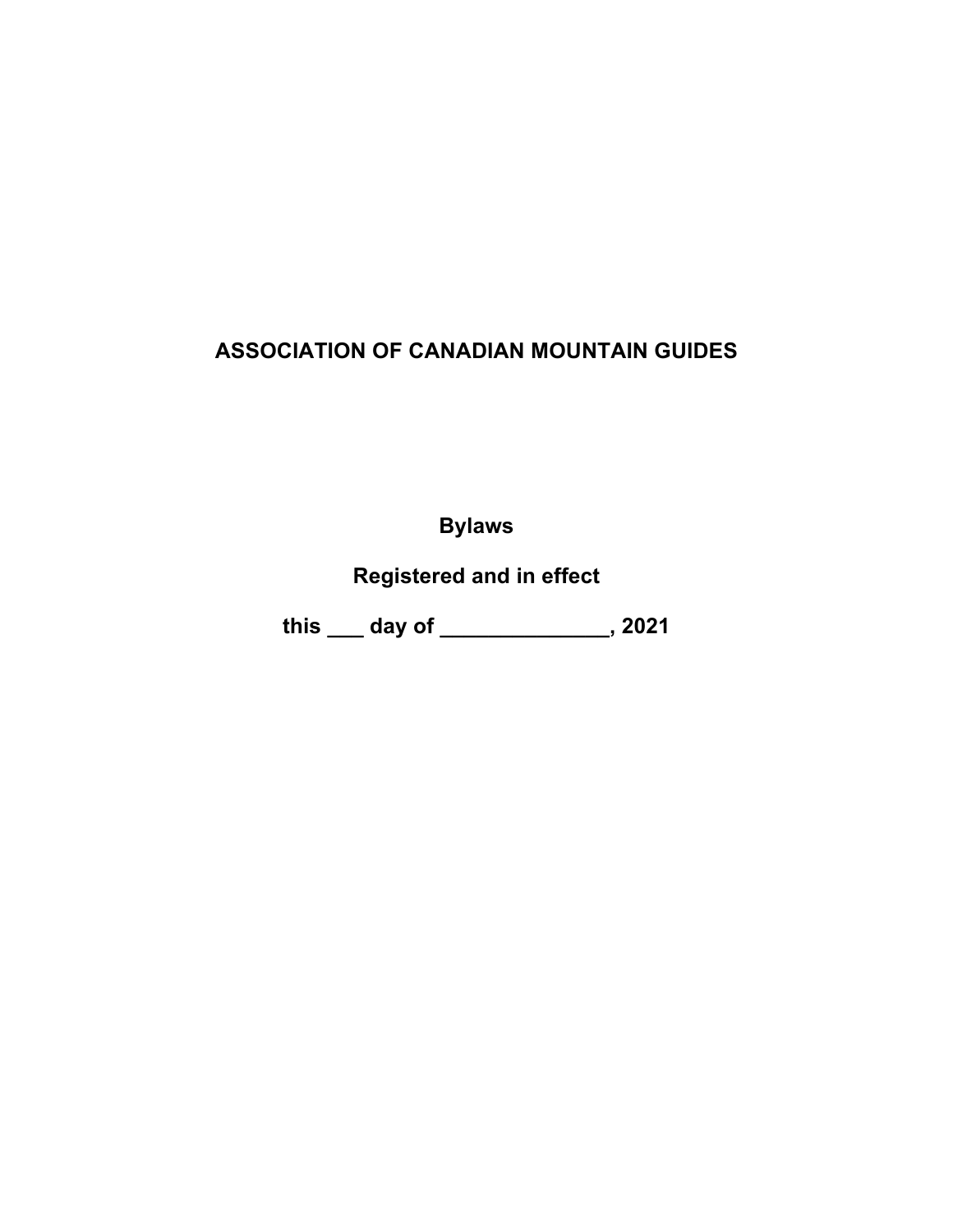# **Part 1 - Definitions and Interpretation**

### **Definitions**

1 In these Bylaws,

"*Act*" means the *Societies Act* (Alberta) and any act that may be substituted therefore, as amended from time to time;

"Association" means the Association of Canadian Mountain Guides;

"Board" means the Board of Directors of the Association;

"Bylaws" means the bylaws of the Association in force and effect from time to time;

"Director" means a person elected or appointed as a member of the Board under the Bylaws;

"Executive Committee" means the executive committee established under the Bylaws;

"IFMGA" means the International Federation of Mountain Guides Associations;

"Meeting of Members" means a general meeting or special meeting of Members;

"Member" means an individual or organization that has fulfilled the membership requirements established by the Association specific to their membership category and has been granted admission to the Association;

"Registrar" has the same meaning as in the *Act*;

"Special Resolution" has the same meaning as in the *Act*.

# **Headings**

2 The headings preceding each section in these Bylaws are included for convenience only and do not form part of the Bylaws.

### **Interpretation**

3 In these Bylaws, unless the context requires otherwise, words importing the singular shall include the plural, and vice versa.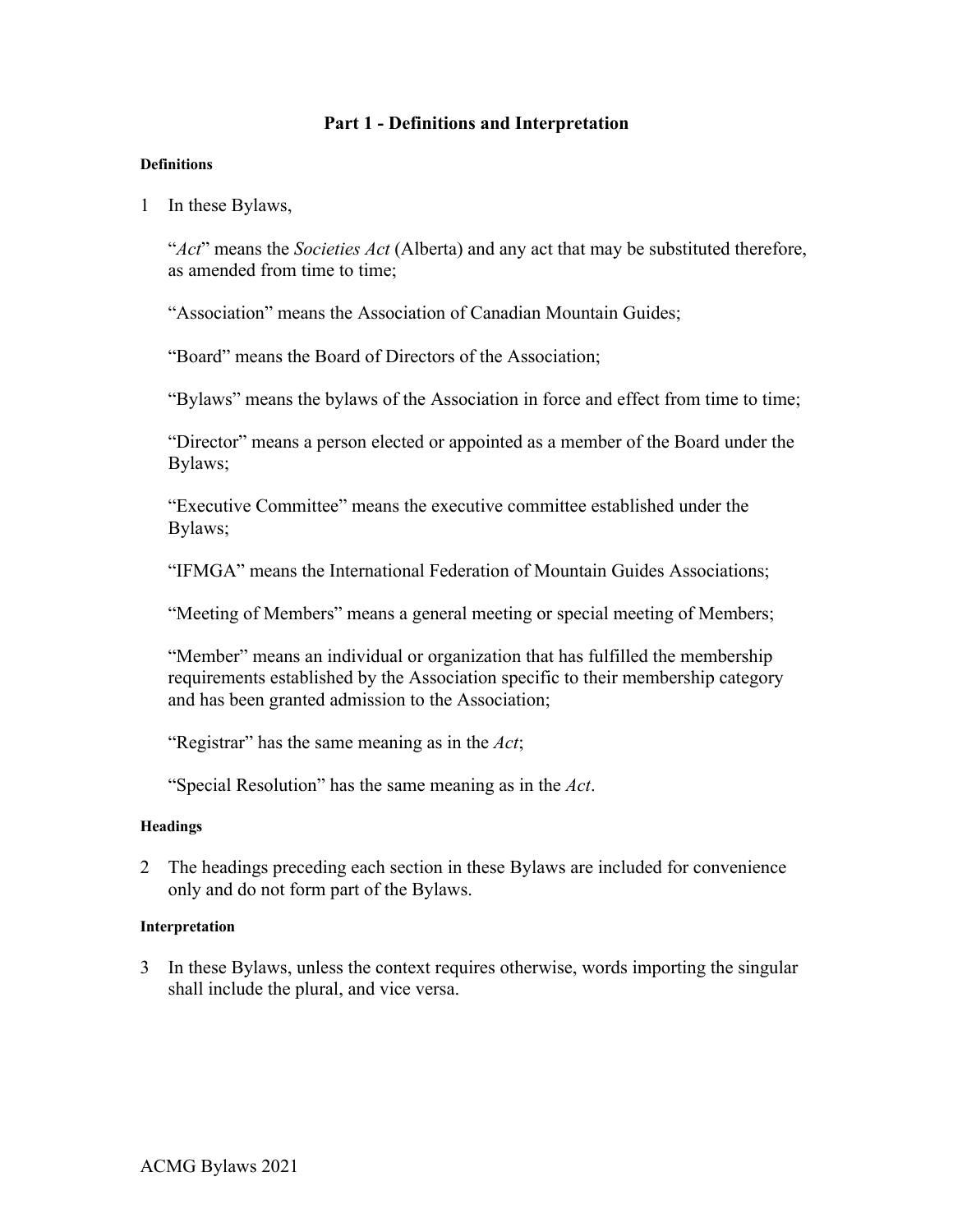# **Part 2 - Business of the Association**

### **Name**

4 The name of the Association is *Association of Canadian Mountain Guides*.

### **Registered office**

5 Until changed in accordance with the *Act*, the registered office of the Association shall be in the Town of Canmore, in the Province of Alberta. The Board may establish such other offices as the affairs of the Association may require.

### **Corporate seal**

6 The seal, an impression of which is imprinted in the margin adjacent hereto, shall be the corporate seal of the Association.

#### **Fiscal year**

7 Unless the Directors otherwise determine by resolution, the fiscal year of the Association shall be December 31 in each year.

#### **Banking arrangements**

8 The banking business of the Association, or any part thereof, shall be transacted with such bank or trust company or other corporation carrying on a banking business as the Board may by resolution determine. All such banking business shall be transacted on the Association's behalf by such officers or other persons as the Board may by resolution determine.

#### **Borrowing powers**

9 The Association may, from time to time, borrow funds and lease, mortgage, sell and dispose of property of the Association and establish a line of credit to achieve the objects of the Association.

#### **Execution of documents**

- 10 Subject to section 11, contracts, documents or any instruments in writing requiring the signature of the Association, shall be signed by
	- (a) any two members of the Executive Committee, or
	- (b) a member of the Executive Committee, and such other individual as is authorized by resolution of the Board to sign on behalf of the Association,

and all contracts, documents and instruments in writing so signed shall be binding on the Association without further authorization or formality.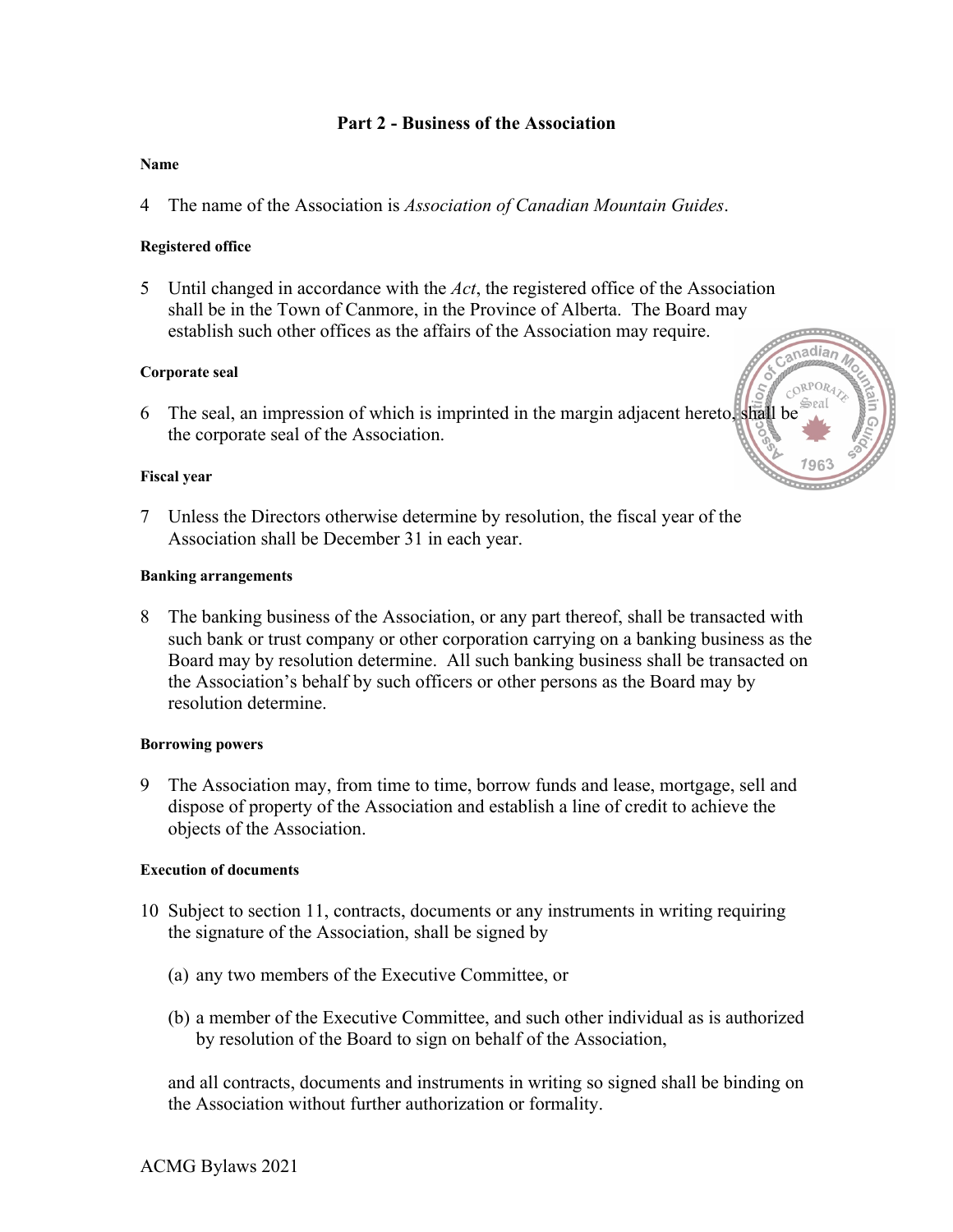### **Exception for single-signing authority**

- 11 The Board may, by resolution, authorize a Director, agent, or employee of the Association to have single signature signing authority for
	- (a) the Association's chequing account, provided that the amount of any single cheque so authorized shall not exceed \$10,000 (Cdn); and
	- (b) entering into contracts on behalf of the Association, provided that the amount of any single contract shall not exceed \$10,000 (Cdn).

# **Affixing the seal**

12 The Secretary/Treasurer or any member of the Executive Committee may affix the corporate seal to any contract, document or instrument in writing requiring the same.

# **Audit**

13 The Board shall appoint a Financial Review Committee composed of the Secretary/Treasurer and two or more financially literate Members. The Financial Review Committee shall audit the financial records and financial statements of the Association annually and advise as to whether the financial statements should be approved by the Board.

# **Audit report, books and records**

14 The Board shall ensure financial statements of the Association are included in an annual report to the membership of the Association and that all other books and records of the Association required by the Bylaws, or any applicable statute or law are regularly and properly kept.

# **Inspecting Records and Books**

15 On written request of a Member, the Secretary/Treasurer shall provide the Member with a reasonable opportunity to inspect the books and records of the Association. Unless otherwise agreed by the Member and the Secretary/Treasurer, the inspection shall take place at the registered office of the Association during normal business hours.

# **Method for giving notice**

16 Any notice that under the *Act* or the Bylaws is required to be, or may be, given to any Member, Director or officer, may be given by using the mailing or email address for that person recorded in the books of the Association.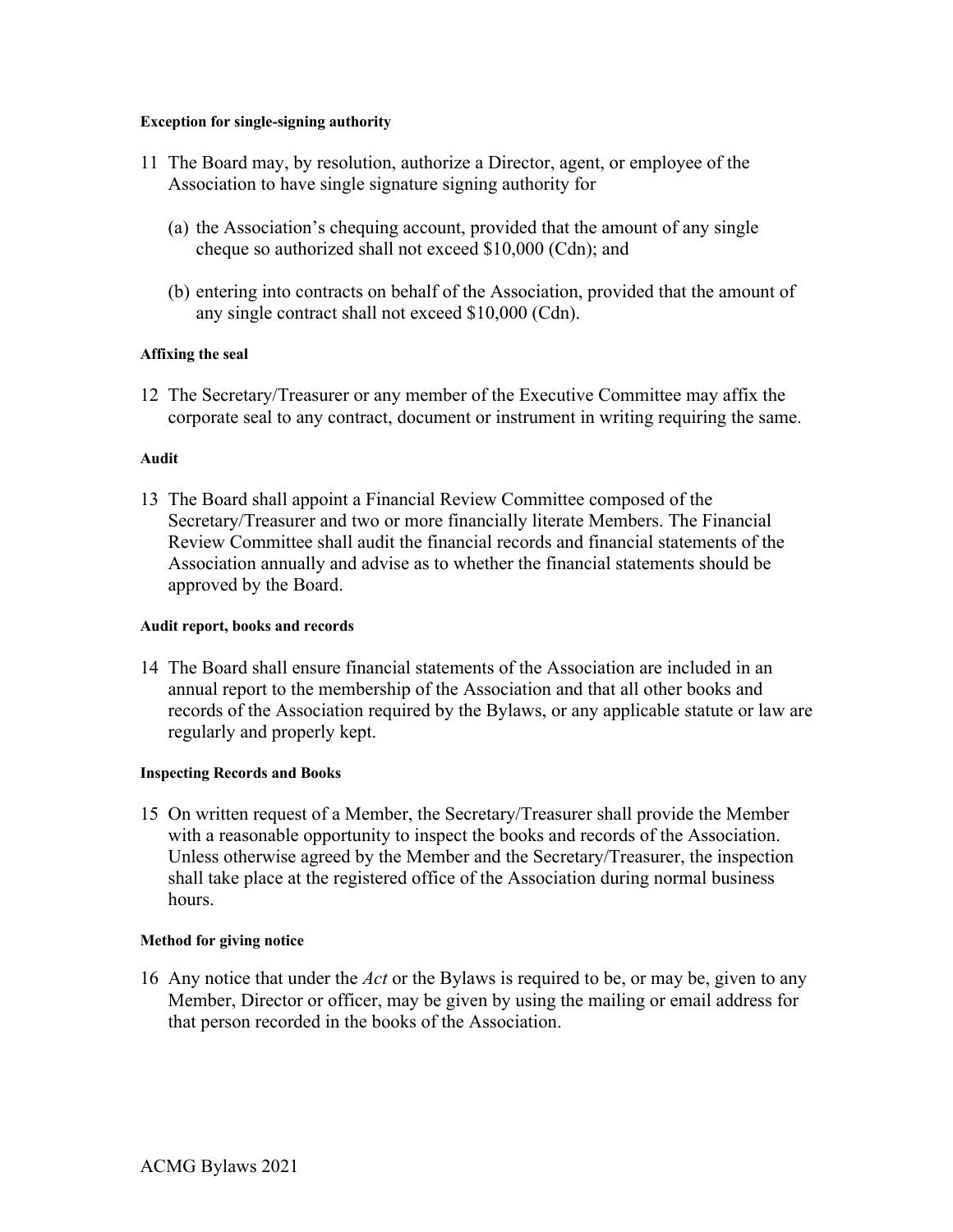# **Part 3 - Membership**

# **Categories**

- 17 There are eight categories of membership in the Association:
	- (a) Mountain Guide (voting)
	- (b) Specialty Guide (voting)
	- (c) Apprentice Guide (voting)
	- (d) Hiking Guide (voting)
	- (e) Climbing Instructor (voting)
	- (f) Visiting Guide (non-voting)
	- (g) Honorary Member (non-voting)
	- (h) Associate Member (non-voting)

### **Mountain Guide**

- 18 A person is eligible to apply for and to be granted admission to the Association as a Mountain Guide if they:
	- (a) are at least 18 years of age; and
	- (b) have fulfilled the membership requirements established by the Association for being a Mountain Guide or are a member in good standing of a member association of the IFMGA.

# **Specialty Guide**

- 19 A person is eligible to apply for and to be granted admission to the Association as a Specialty Guide if they:
	- (a) are at least 18 years of age; and
	- (b) have fulfilled the membership requirements established by the Association for being a Specialty Guide.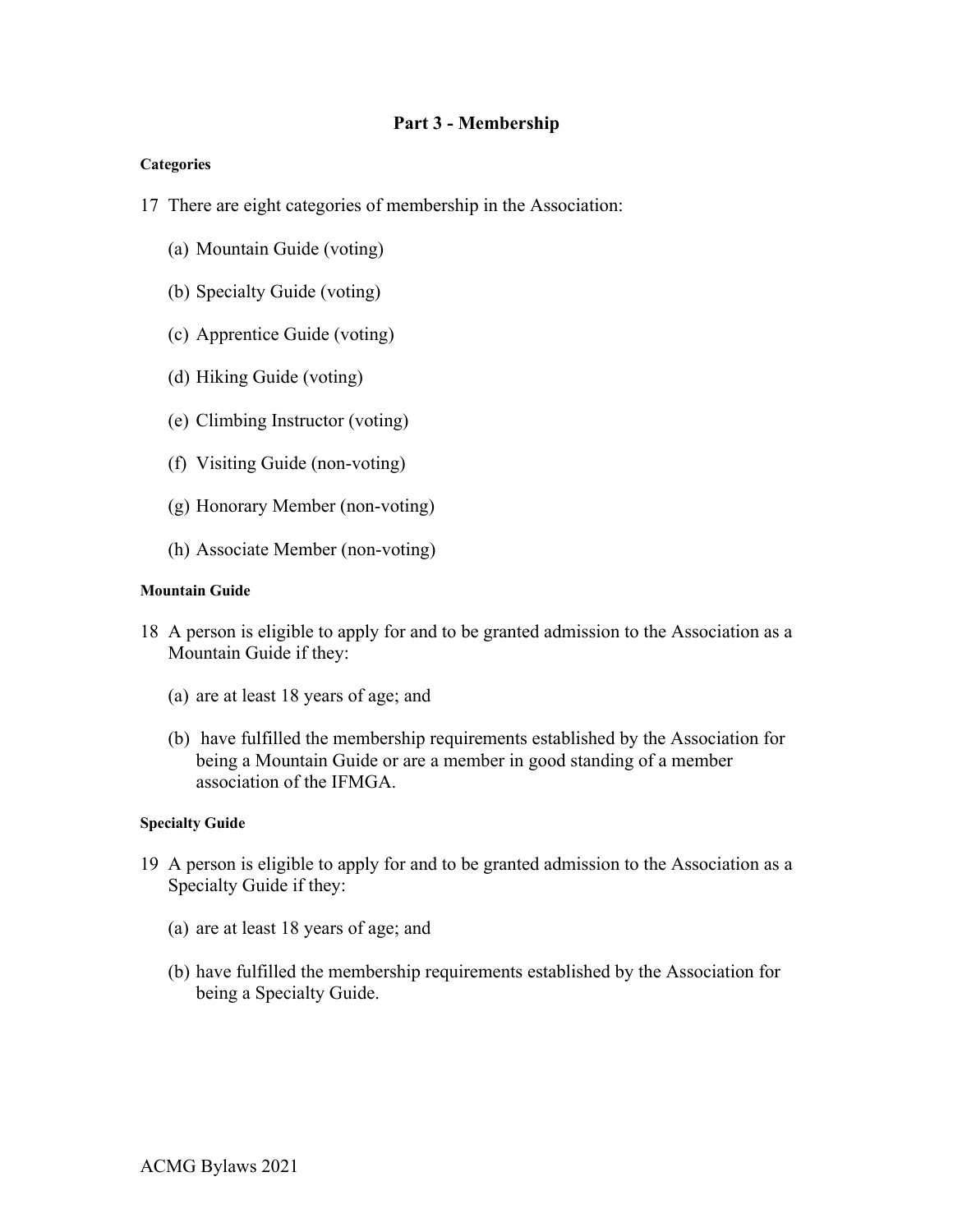### **Apprentice Guide**

- 20 A person is eligible to apply for and to be granted admission to the Association as an Apprentice Guide if they:
	- (a) are at least 18 years of age; and
	- (b) have fulfilled the membership requirements established by the Association for being an Apprentice Guide.

# **Hiking Guide**

- 21 A person is eligible to apply for and to be granted admission to the Association as a Hiking Guide if they:
	- (a) are at least 18 years of age; and
	- (b) have fulfilled the membership requirements established by the Association for being a Hiking Guide.

### **Climbing Instructor**

- 22 A person is eligible to apply for and to be granted admission to the Association as a Climbing Instructor if they:
	- (a) are at least 16 years of age; and
	- (b) have fulfilled the membership requirements established by the Association for being a Climbing Gym Instructor, (Level 1, 2, or 3, as the case may be); or
	- (c) are at least 18 years of age; and
	- (d) have fulfilled the membership requirements established by the Association for being a Top Rope Climbing Instructor; or
	- (e) have fulfilled the membership requirements established by the Association for being a Via Ferrata Guide.

# **Visiting Guide**

23 Subject to section 24, a person who is at least 18 years of age and who is not a Canadian citizen or permanent resident of Canada is eligible to apply for and to be granted admission in the Association as a Visiting Guide, if they are recognized by the IFMGA as a qualified mountain guide and are a member in good standing with their guide association.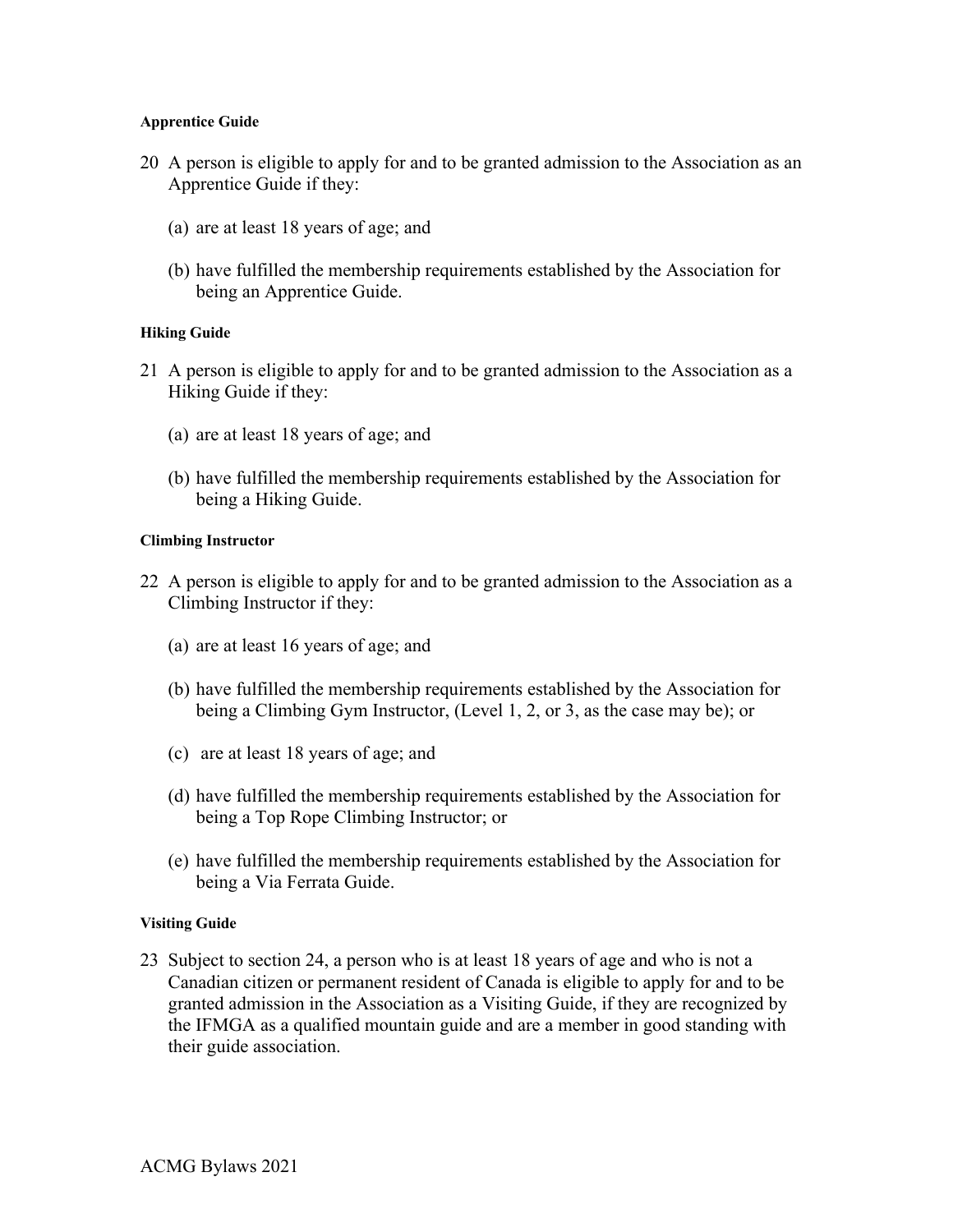### **Restriction**

24 A person may not be granted admission to the Association as a Visiting Guide for more than 60 days in any calendar year, unless the Executive Committee, by resolution, determines otherwise.

### **Honorary Member**

- 25 A person may be granted admission to the Association as an Honorary Member if they:
	- (a) are nominated by the Board to be admitted as an Honorary Member on the written recommendation of the Awards Committee; and
	- (b) in the opinion of the Board, have made a significant contribution to the activities of the Association or in relation to mountain guiding, climbing instruction or associated activities.

### **Associate Member**

26 A non-profit or not-for-profit organization, that, in the opinion of the Board, shares the goals and values of the Association may apply for and be granted admission to the Association as an Associate Member.

# **Member Status**

- 27 A Member who meets the requirements set out in the Association's Professional Practice and Continuing Professional Development policy and pays the appropriate dues is considered active.
- 28 A Member who either does not meet the requirements set out in the Association's Professional Practice and Continuing Professional Development policy or chooses not to be active as a guide or instructor is eligible to remain a Member of the Association with inactive status after paying inactive Member dues.

#### **Conditions of Membership**

- 29 The Board shall have full power and authority to deny admission to the Association at its sole discretion, for both new applicants and membership renewals.
- 30 All Members are deemed to have agreed to abide by and be bound by the provisions of the Bylaws, and the regulations, rules, and policies of the Association.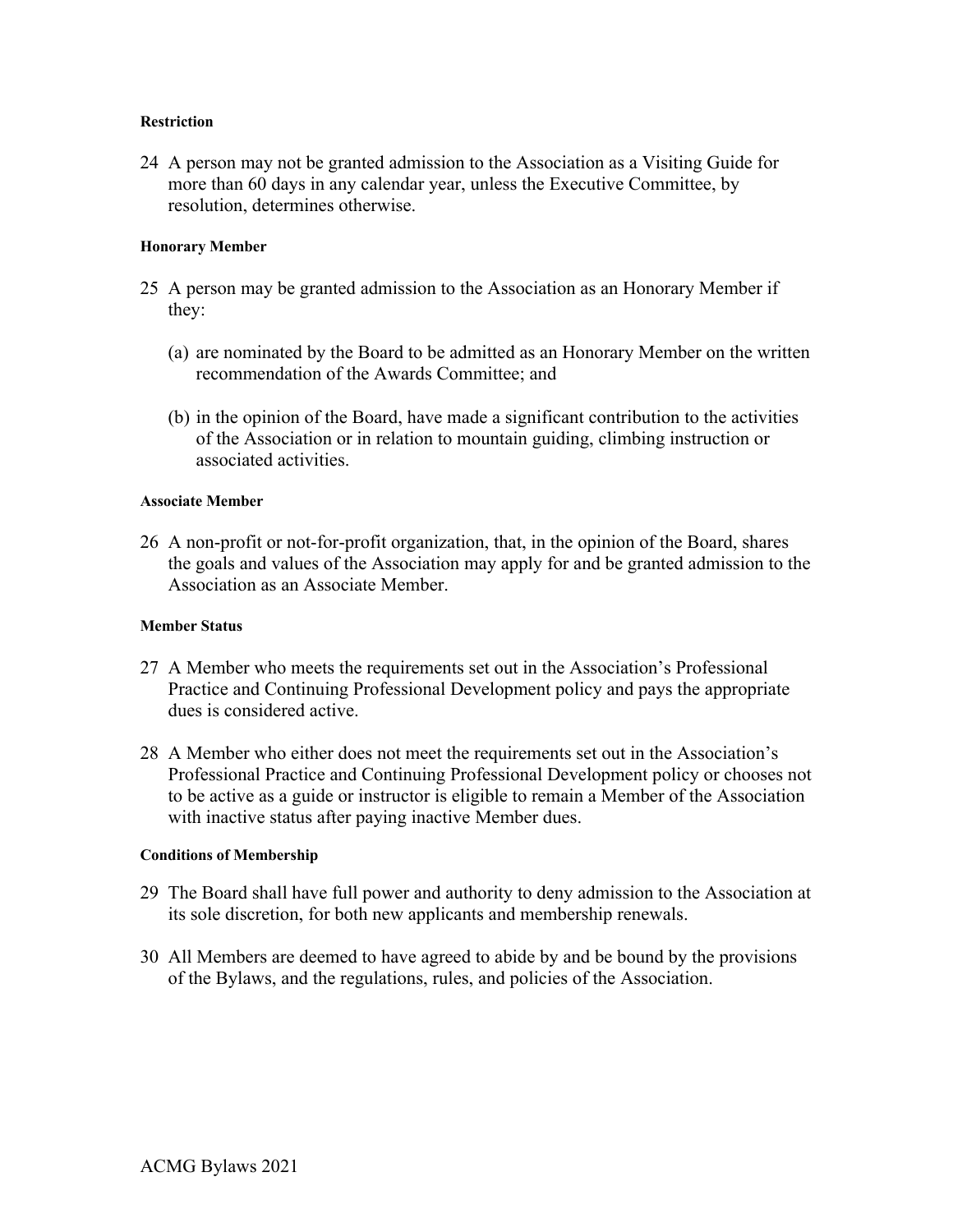### **Membership Fees**

31 The Board shall determine the annual dues and fees payable by the various categories of membership.

### **Special Assessments**

32 The Board may, by resolution, levy a special assessment, provided that the assessment is subject to ratification at a Meeting of Members and shall not be valid until such ratification is made.

### **Resignation**

- 33 A Member may resign from the Association at any time by giving written notice to that effect to the Secretary/Treasurer or designate of the Association.
- 34 A Member is considered to have resigned their membership if:
	- (a) the Member fails or neglects to pay any fees, dues, or assessment within the time limit established by policy relating to payment of Association fees, dues, or assessment; or
	- (b) the Member dies or is found to be mentally incompetent.

### **Suspension and Expulsion**

- 35 The Board shall have the full power and authority to manage all internal discipline processes affecting Members of the Association and, for that purpose shall establish Conduct Review Procedures. The Conduct Review Procedures shall include:
	- (a) a procedurally fair opportunity for a Member to respond to a complaint;
	- (b) a right of appeal for procedural errors in the conduct review process; and,
	- (c) the ability of the conduct review and appeal bodies to impose discipline sanctions on a Member including reprimand, or suspension or expulsion from membership if the Member is found to be in breach of the Bylaws, rules, regulations or policies of the Association, including the Code of Conduct.

#### **Conduct Review Committee**

36 The Board shall delegate to the Preliminary Review Committee and the Conduct Review Committee established under the Conduct Review Procedures, the powers necessary for those bodies to fulfill their respective responsibilities under the Conduct Review Procedures.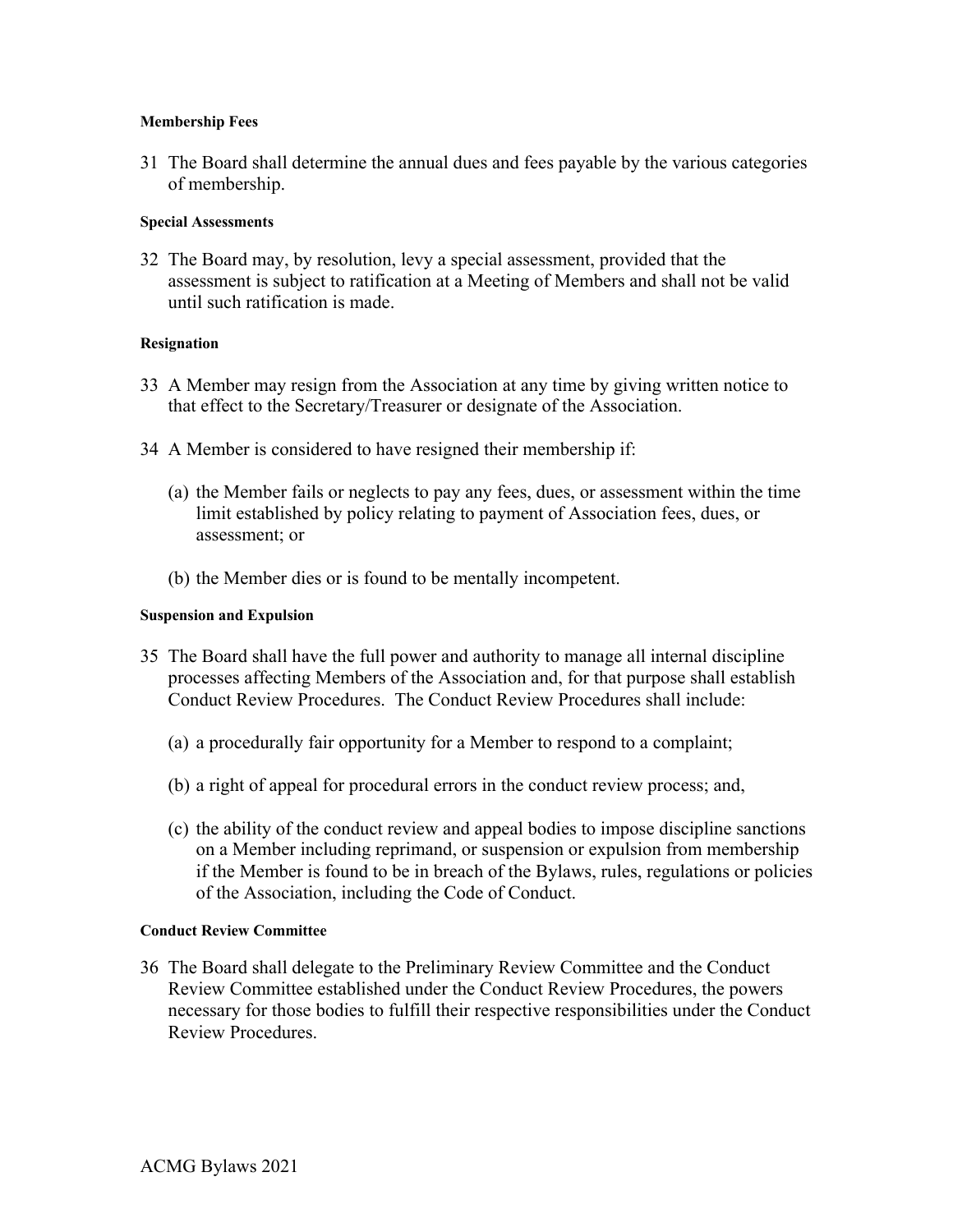### **Conduct Review appeal process**

37 The Board shall delegate to an individual the authority to determine if appeals brought by a Member are properly within the Conduct Review Procedures and, if so, to appoint an arbitration panel with authority to hear and decide the appeal in accordance with those procedures.

# **Part 4 - Meetings of Members**

# **General Meeting**

38 The Association shall hold an Annual General Meeting no later than November 30th of each year, at such time and place in Alberta as the Board may determine.

# **General meeting business**

39 At every Annual General Meeting, in addition to any other business that may be transacted, the report of the Directors, financial statements included in an Annual Report to the Membership shall be presented. The Members may consider and transact any business, either special or general, at any Meeting of Members.

# **Board may call meeting**

40 In addition to the Annual General Meeting, the Board may at any time call a Meeting of Members for the transaction of any business specified in the notice of the meeting.

# **Members may request meeting**

41 The Board shall call a Meeting of Members on written request of Members carrying not less than ten percent of the voting rights.

# **Notice of meetings**

42 Twenty-one (21) days written notice shall be given to each voting Member of any Meeting of Members. Notice of any meeting where special business will be transacted shall contain sufficient information to permit the Member to form a reasoned judgment on the decision to be taken. Notice of each Meeting of Members must remind the Member they have the right to vote by proxy.

# **Attendance**

43 Only Members shall be entitled to attend a Meeting of Members. Other persons may be allowed to attend all or a portion of a Meeting of Members upon invitation of the Chair of the meeting or with consent of the Members at the meeting.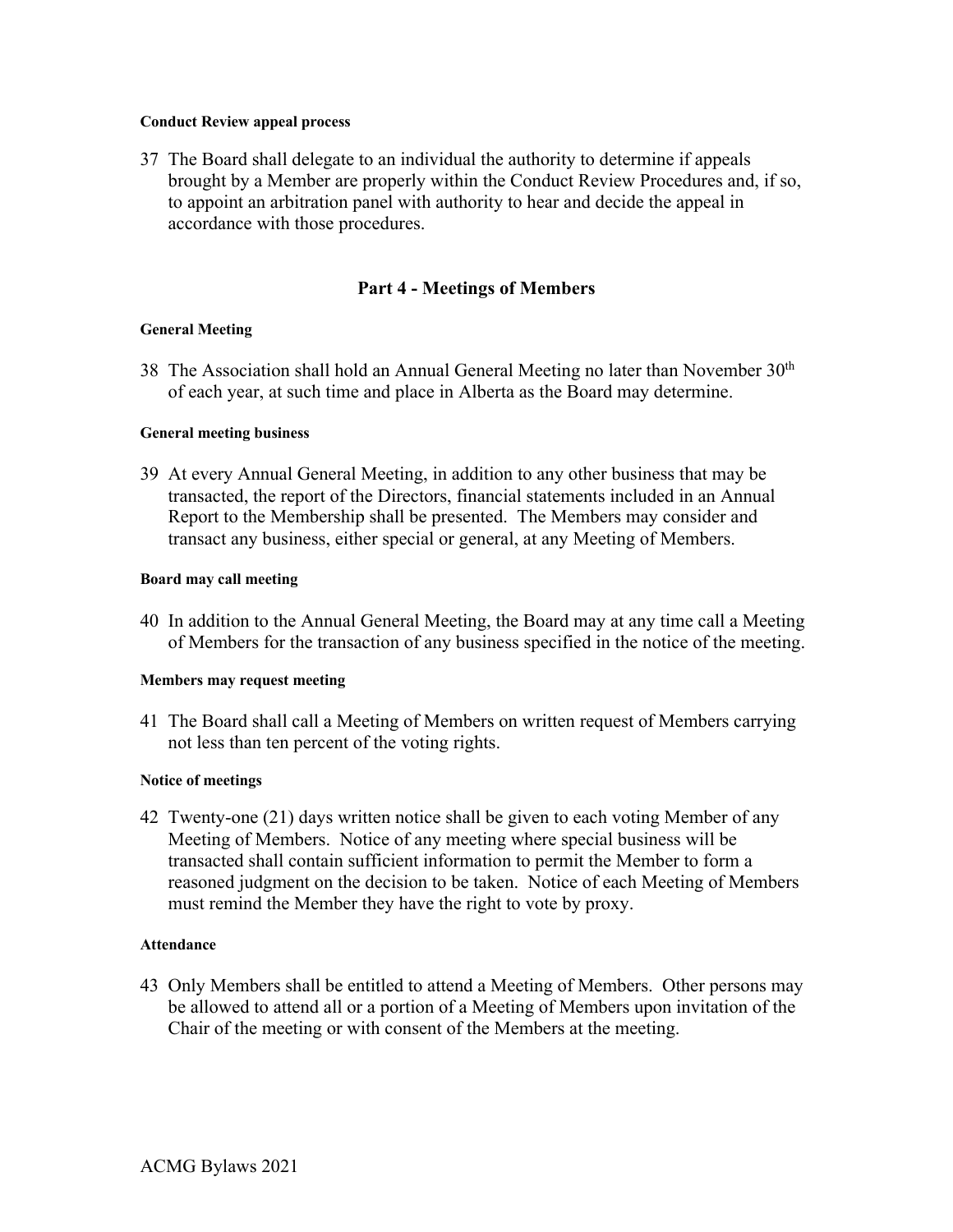### **Voting rights**

44 Subject to section 45, a Member (active or inactive) who is a Mountain Guide, Specialty Guide, Apprentice Guide, Hiking Guide or Climbing Instructor is entitled to vote at a Meeting of Members, and each such Member shall have the right to exercise one vote.

### **Amendments to Bylaws**

45 Only Mountain Guides (active or inactive) are eligible to vote via special resolution on proposed amendments to the Bylaws or objects of the Association.

### **Non-voting Members**

46 A Visiting Guide or Associate Member is not eligible to vote at a Meeting of Members. An Honorary Member is not eligible to vote at a Meeting of Members unless they are eligible to vote under another category of membership.

### **Proxy vote**

47 A Member may, by means of a written proxy, appoint a proxyholder to attend and vote at a specific Meeting of Members in the manner and to the extent authorized by the proxy. A proxyholder must be a Member of the Association and be eligible to cast their own vote at the meeting in relation to the matter being voted upon.

# **Decision by majority vote**

48 At any Meeting of Members every question shall be determined by a majority of the votes cast on the question except where the vote or consent of a greater number of Members is required by the *Act* or the Bylaws.

# **Voting by hand or ballot**

49 At a Meeting of Members, unless a ballot is demanded, any vote may be taken by a show of hands. Alternately, voting on any matters of business deemed appropriate by the Board may be done electronically. Electronic votes of Members not present in person will be tallied with votes of those present in person, and the results declared at the meeting as the decision of the Members.

# **Declaration by Chair**

50 The declaration of the Chair that a resolution has been carried, carried unanimously or by a particular majority, or not carried, and an entry to that effect in the minutes of the meeting is *prima facie* evidence of the fact, without further proof of the number or proportion of votes recorded in favour or against such resolution.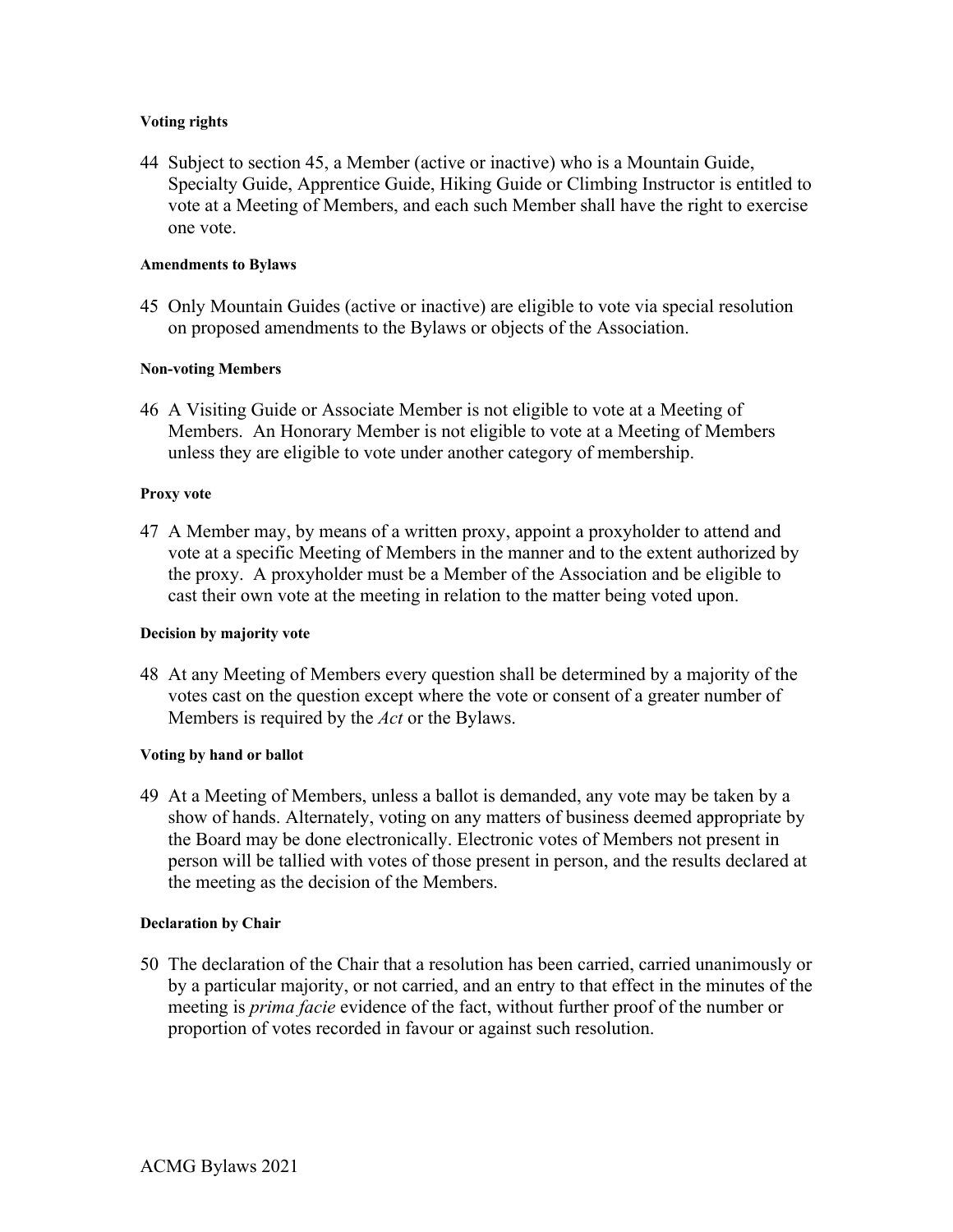### **Ballots**

51 At a Meeting of Members, a ballot may (before or immediately following the declaration of the result by a show of hands) be directed by the Chair or demanded by any Member entitled to vote at the meeting or by their proxy. Upon a ballot, every Member or their proxy entitled to vote shall be entitled to a single vote and the ballot shall be taken in such a manner as the Chair directs and the result shall be the decision of the Members.

### **Quorum**

52 Except as otherwise provided by the *Act* a quorum for a Meeting of Members shall consist of no less than thirty-five (35) Members, present in person or electronically, or represented by proxy at the meeting. Members who have declared a conflict of interest but are present in person or electronically or represented by proxy at the meeting shall be counted in determining the quorum.

### **Chair**

53 A Meeting of Members shall be chaired by the President, and in the absence of the President the Vice-President shall chair the meeting. If the Vice-President is also absent from the meeting within 30 minutes after the time appointed for holding the meeting, the voting Members present at the meeting may choose, by majority vote, a replacement Chair from amongst the Board members present.

# **Adjournments**

54 The Chair may, with the consent of the majority of Members at a meeting, adjourn the meeting to another time, and when the adjourned meeting is re-convened any business may be transacted as might have been transacted at the original meeting and no notice of the adjournment need be given to the Members. Members may consent to adjourn a meeting despite a lack of quorum.

# **Saving provision**

55 No error or omission in giving notice of any general or special meeting or any adjourned meeting, whether general or special, of the Members shall invalidate such meeting or make void any proceedings taken thereat, and any Member may at any time waive notice of any such meeting and may ratify, approve or confirm any and all proceedings taken or had thereat.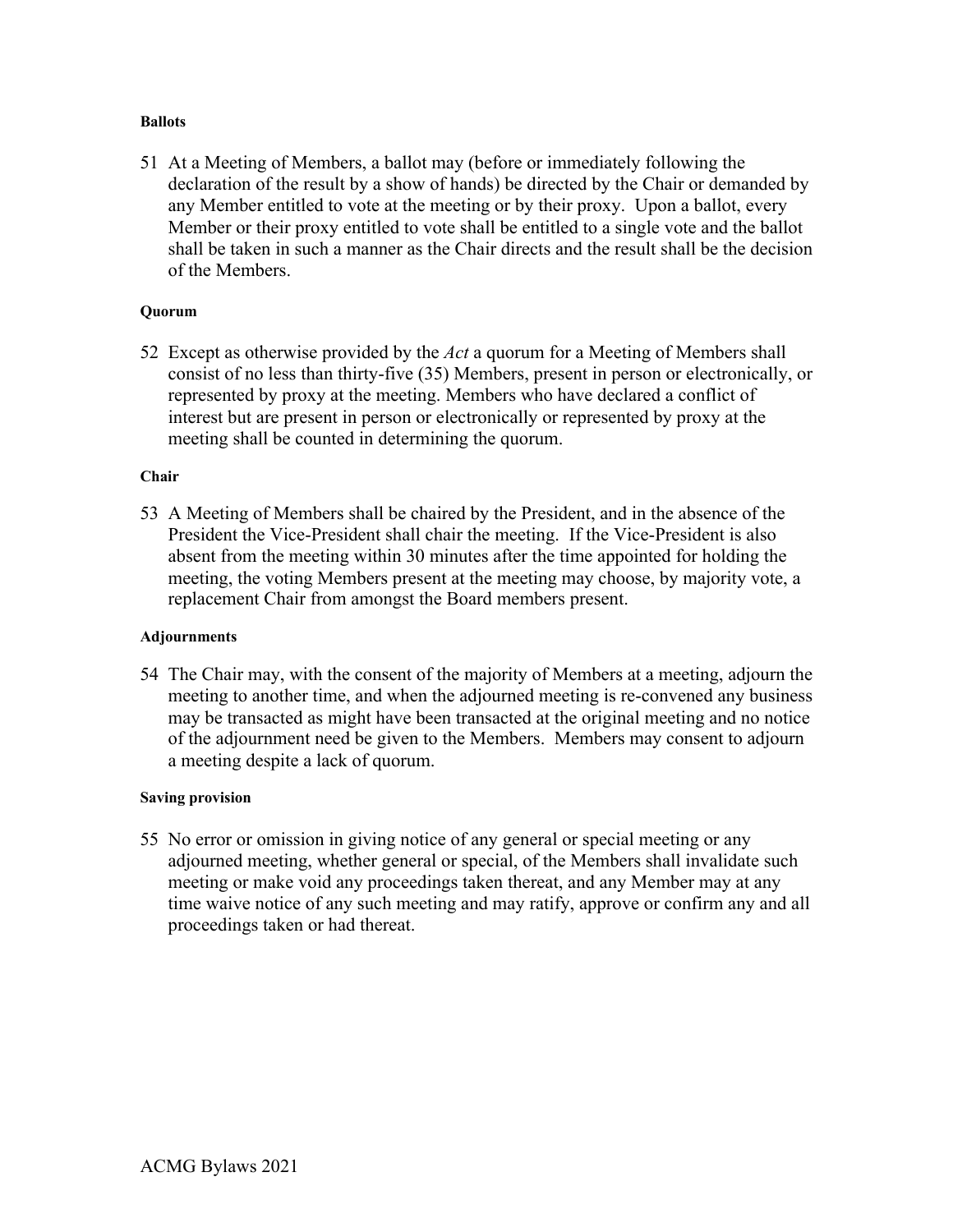# **Part 5 - Board of Directors**

### **Board of Directors**

- 56 The property and business of the Association shall be managed by the Board which shall consist of twelve Directors who are Members in good standing and two Directors-at-large who are not Members, made up as follows:
	- (a) one Mountain Guide to be Chair of the Board and the President of the Association;
	- (b) one Mountain Guide, residing on the West Coast of Canada, to be elected as regional Director for the West Coast;
	- (c) one Mountain Guide, residing in the British Columbia Interior, to be elected as regional Director for the British Columbia Interior;
	- (d) one Mountain Guide, residing in the Rockies, to be elected as regional Director for the Rockies;
	- (e) one Member residing east of Alberta to be elected as regional Director for Eastern Canada;
	- (f) two Mountain Guides at-large;
	- (g) one Member whose primary guiding or instructing activities are as a Specialty Guide;
	- (h) one Member whose primary guiding or instructing activities are as an Apprentice Guide in the "mountain stream";
	- (i) one Member whose primary guiding or instructing activities are as a Hiking Guide;
	- (j) one Member whose primary guiding or instructing activities are as a Climbing Instructor;
	- (k) two non-Members to be elected as Public Directors at-large; and,
	- (l) the past-President subject to Section 59.

# **Term of office**

57 Directors shall be elected for a term of three years by the Members at a general meeting, except as otherwise provided in sections 58, 59 and 60.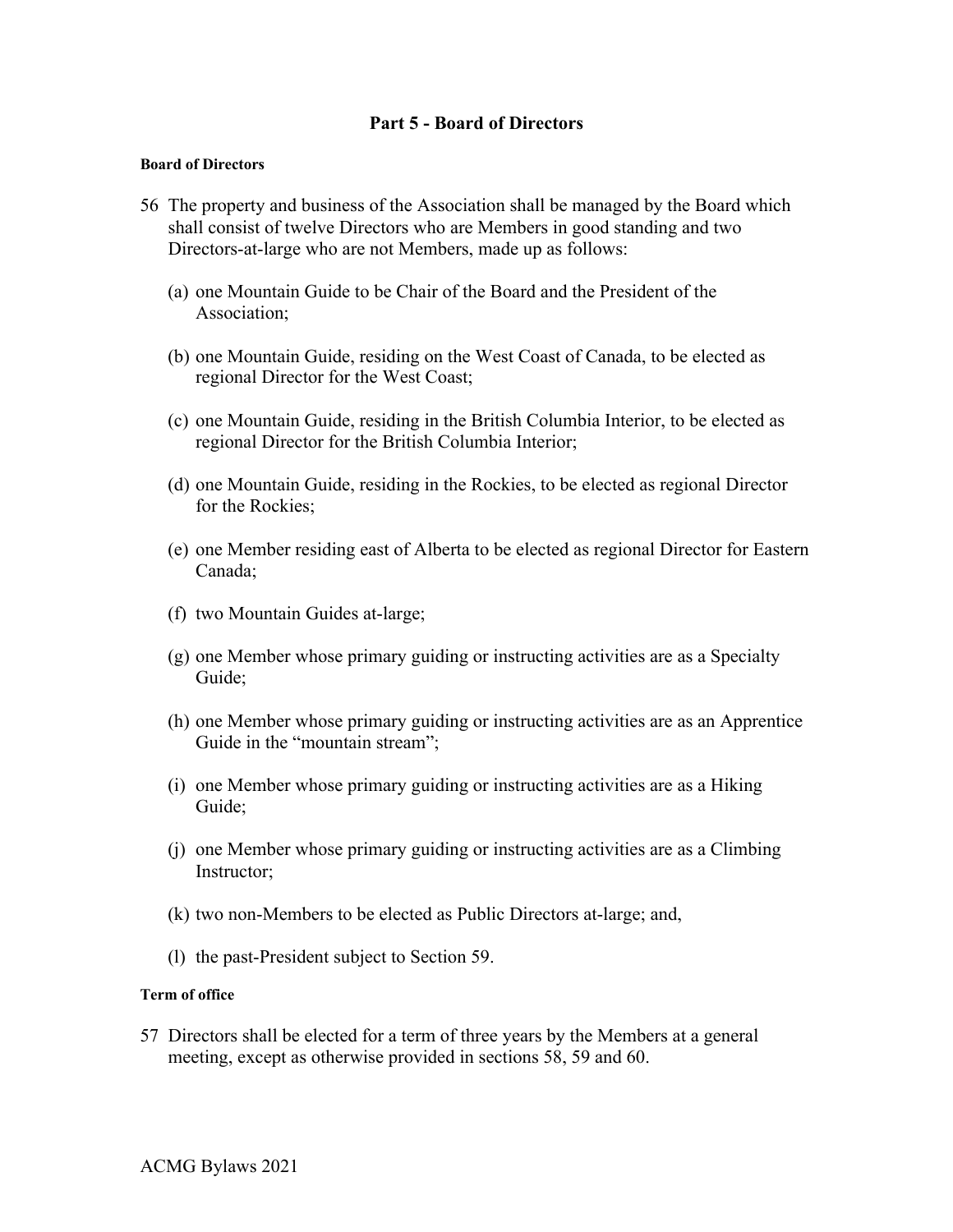### **Staggering terms of office**

58 In order to ensure balanced continuity of governance, Directors shall be elected as per the following schedule:

Elections every three years starting in 2022 for:

- (a) Mountain Guide Director for the Rockies;
- (b) Mountain Guide Director at-large;
- (c) Specialty Guide Director;
- (d) Hiking Guide Director; and,
- (e) Climbing Instructor Director.

Elections every three years starting in 2023 for:

- (a) Mountain Guide President and Chair of the Board;
- (b) Mountain Guide Director for the British Columbia Interior;
- (c) Apprentice Guide Director; and,
- (d) Public Director at-large.

Elections every three years starting in 2024 for:

- (a) Mountain Guide Director for the West Coast;
- (b) Mountain Guide Director at-large;
- (c) Director for Eastern Canada; and,
- **(d)** Public Director at-large.

# **Past-president ex-officio**

59 The position on the Board of past-President is an ex-officio position and shall be filled by the automatic appointment of the immediately preceding former President for a single term of one year. The past-President shall have the same voting rights as other Directors.

# **Exception**

60 If a position on the Board becomes vacant, other than the position of past-President, the Board may appoint an individual who meets the requirements of sections 56 and 61 to be a Director until the next Annual General Meeting, at which time the Board position will be up for re-election.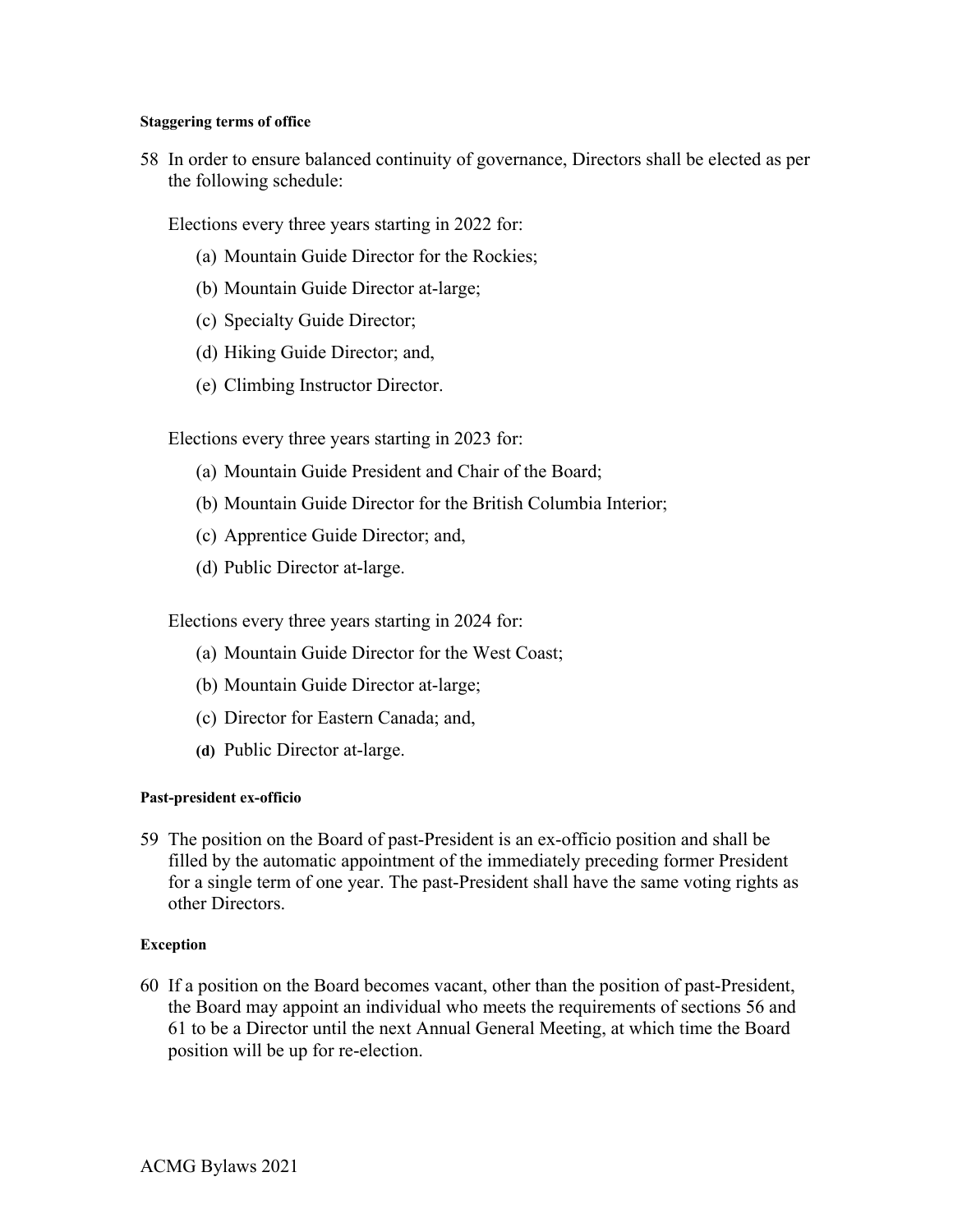# **Eligibility**

- 61 To be eligible for appointment or election as a Director, a candidate must be:
	- (a) a Canadian citizen or a permanent resident of Canada;
	- (b) at least 18 years of age with the power under laws to contract; and
	- (c) an active or inactive Member in good standing, with the exception of the position of public Director-at-large.

# **Removal of Directors**

- 62 A Director shall be automatically removed from office if:
	- (a) at a Meeting of Members, a resolution is passed by a majority of the Members present at the meeting that a Director be removed from office;
	- (b) the Director has resigned his or her office by delivering a written resignation to the Secretary/Treasurer or designate of the Association;
	- (c) the Director is found by a court to be of unsound mind; or,
	- (d) the Director is declared bankrupt,

and if a vacancy shall occur under this section, other than the position of past-President, the Board may appoint an individual who meets the requirements of sections 56 and 61 to be a Director until the next Annual General Meeting, at which time the Board position will be up for re-election.

#### **Director to serve without remuneration**

63 A Director shall serve without remuneration but may be paid reasonable expenses incurred in the performance of his or her duties as a Director. A Director is not precluded from serving the Association as an officer or other capacity and receiving compensation accordingly.

#### **Board meetings**

64 Provided a quorum of Directors is present, the Board may without notice hold its first meeting immediately following the Meeting of Members at which the Board is elected.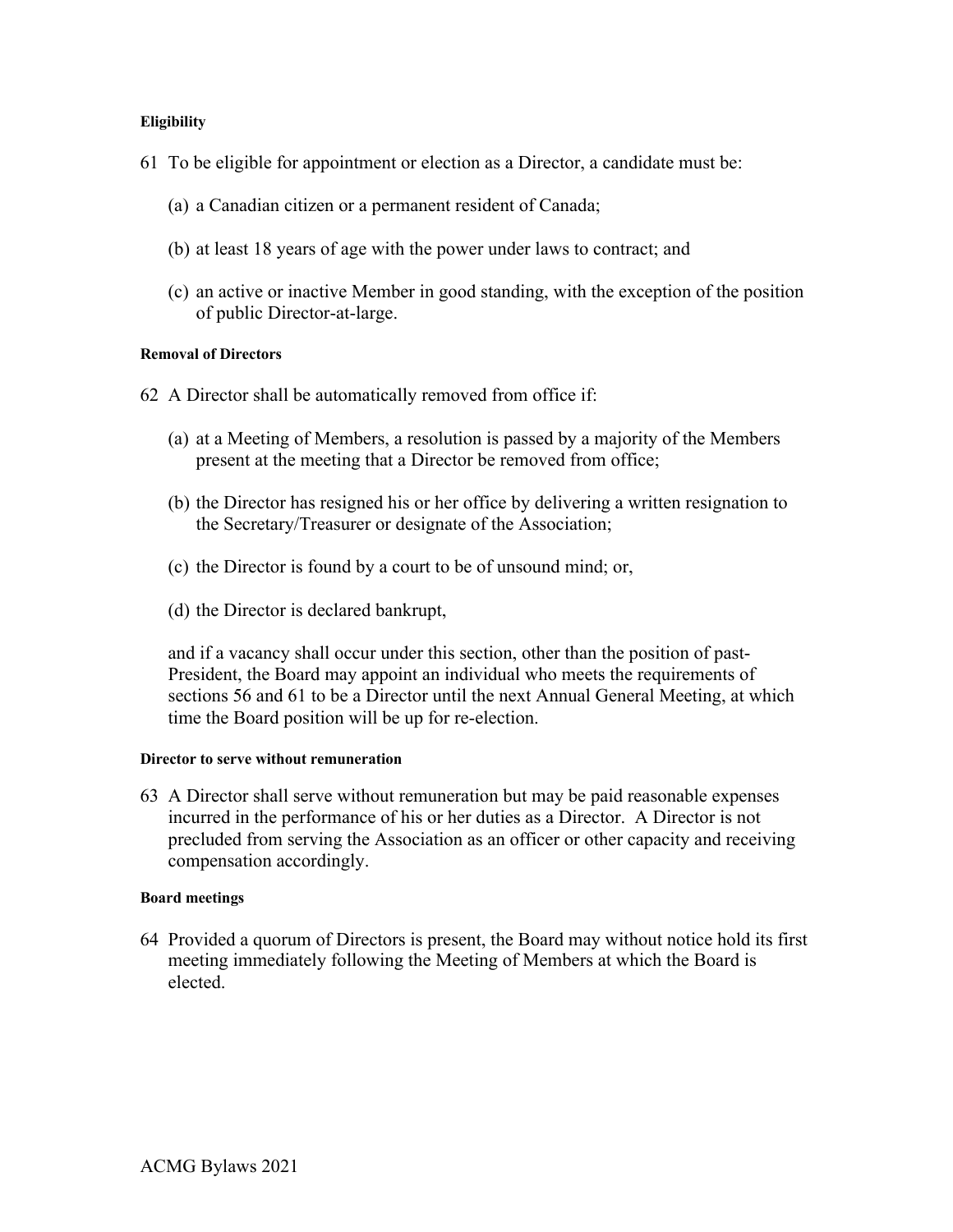### **Location**

65 Meetings of the Board shall be held at such place and time as the President or any three Directors may determine, and the Secretary/Treasurer or designate shall call meetings when so directed or so authorized.

# **Notice of meeting**

- 66 Notice of every Board meeting shall be provided by email or mail, and
	- (a) if given by email, shall be sent to each Director not less than five days before the time when the meeting is to be held, and
	- (b) if given by mail, shall be sent to each Director not less than 14 days before the time the meeting is to be held.

### **Notice may be waived**

67 No error or omission in giving notice of any meeting of the Board shall invalidate such meeting or make void any proceedings taken thereat, and any Director may at any time waive notice of any such meeting and may ratify, approve or confirm any or all proceedings taken or had thereat.

### **Quorum**

68 A majority of Directors in office, from time to time, but no less than five Directors, shall constitute a quorum for meetings of the Board, providing that to constitute a quorum the meeting must include at least one Director who is a member of the Executive Committee. Any meeting of the Board at which a quorum is present shall be competent to exercise all or any of the powers of the Board under the *Act* or the Bylaws.

#### **Remote participation**

69 A Director may participate in a meeting of the Board by means of telephone or other communications facilities that will enable all persons participating in the meeting to hear each other, and a Director so participating is deemed to be present at the meeting.

### **Resolutions approved by email or signature**

70 A resolution signed, or approved by email, by all Directors entitled to vote on that resolution at a meeting of Directors is as valid as if it had been passed at a meeting of Board.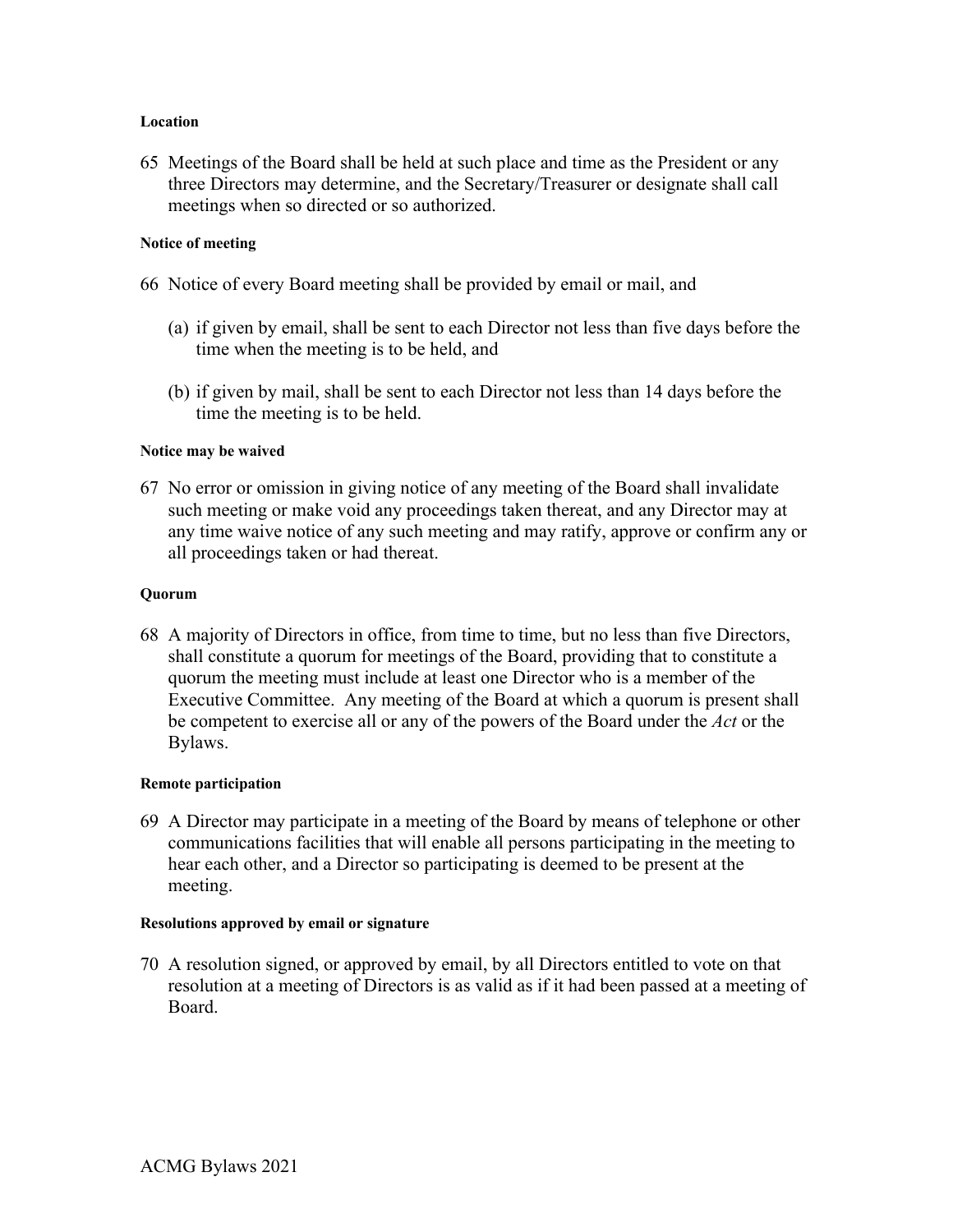# **Chair**

71 The President, or in the absence of the President, the Vice-President, shall be the Chair of any meeting of the Board. If neither the President nor Vice-President is present, the Directors present shall choose one of them to be the Chair.

# **If Secretary/Treasurer absent**

72 If the Secretary/Treasurer or designate is absent from a meeting of the Board the Chair shall designate a person to act as secretary.

# **Decision made by majority vote**

73 At all meetings of the Board, every question shall be decided by a majority of votes cast on the question and each Director is entitled to exercise one vote.

# **Part 6 - Powers of Directors**

# **Administer affairs**

74 The Board may administer the affairs of the Association in all things and make or cause to be made for the Association, in its name, any kind of contract which the Association may lawfully enter into and, save as hereinafter provided, may exercise all such powers and do all such other acts and things as the Association is lawfully authorized to exercise and do.

# **Authorize expenditures**

75 The Board shall have power to authorize expenditures on behalf of the Association from time to time and may delegate by resolution to an officer or officers of the Association the right to employ and pay salaries to employees. The Board shall have the power to enter into a trust arrangement with a trust company for the purpose of creating a trust fund in which the capital and interest may be made available for the benefit of promoting the interest of the Association in accordance with such terms as the Board may prescribe.

# **Accept gifts, etc.**

76 The Board shall take such steps as it deems requisite to enable the Association to acquire, accept, solicit or receive legacies, gifts, grants, settlements, bequests, endowments and donations of any kind whatsoever for the purpose of furthering the objects of the Association.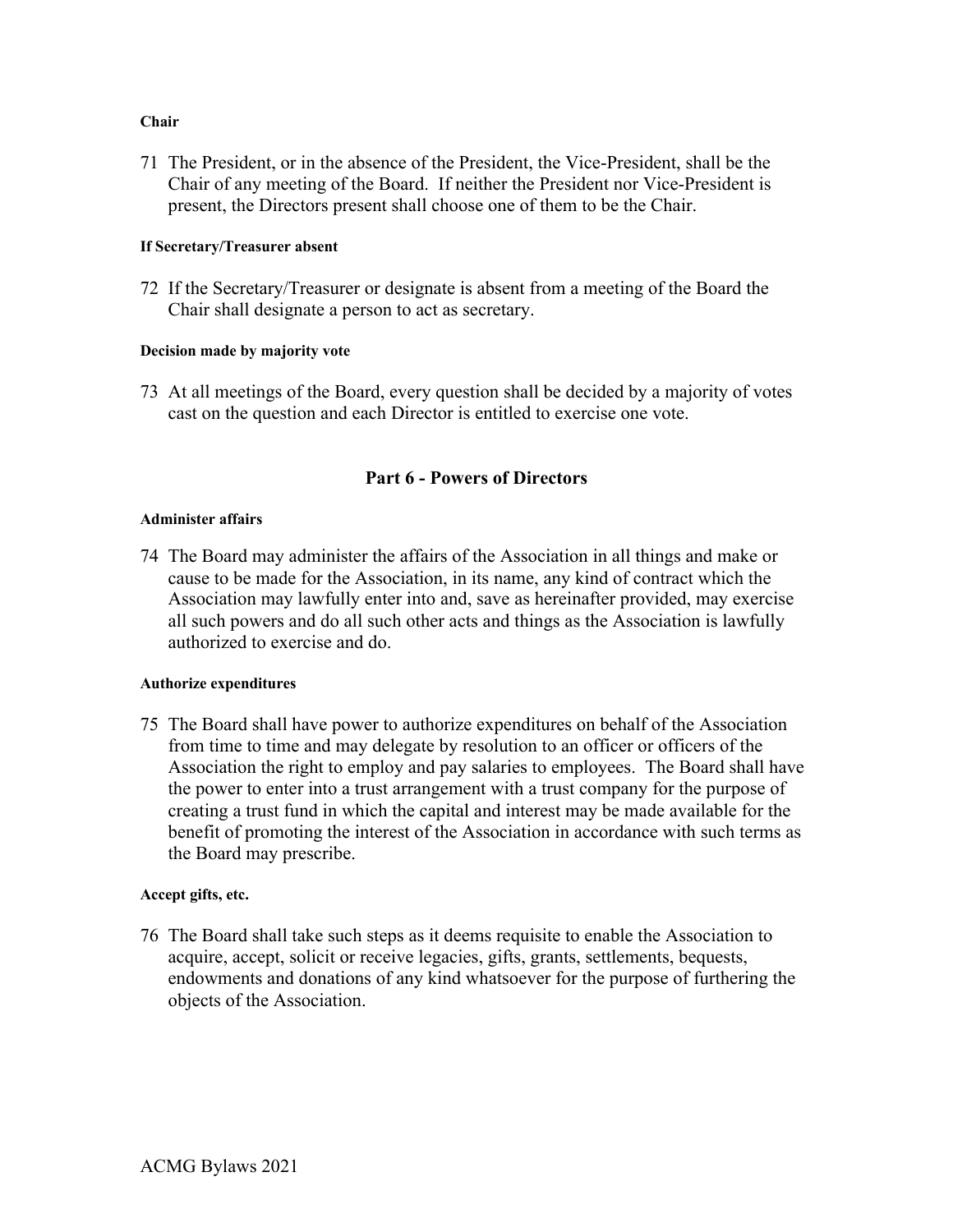### **Appoint agents and employees**

77 The Board may appoint such agents and engage such employees as it shall deem necessary from time to time and such persons shall have such authority and shall perform such duties as shall be prescribed by the Board.

# **Fixing remuneration**

78 Remuneration, if any, for officers and committee members shall be fixed by resolution of the Members passed at a Meeting of Members.

# **Part 7 - Executive Committee**

# **Executive Committee**

79 There shall be an Executive Committee of the Board composed of Directors. The members of the Executive Committee shall be appointed by the Board, and shall consist of the President, Vice President, Secretary/Treasurer and at least two additional members of the Board. The Executive Committee shall exercise such powers as are authorized by the Board. Any Executive Committee member may be removed by a majority vote of the Board. Executive Committee members shall receive no remuneration for serving as such but are entitled to reasonable expenses incurred in the exercise of their duty.

# **Meetings**

80 Meetings of the Executive Committee shall be held at any time and any place to be determined by the members of such committee provided that at least 48 hours notice of such meeting shall be given by email to each member of the committee. Two members of the Executive Committee shall constitute a quorum of the committee.

# **Saving provision**

81 No error or omission in giving notice of any meeting of the Executive Committee shall invalidate such meeting or make void any proceedings taken thereat, and any member of such committee may at any time waive notice of the meeting and may ratify, approve and confirm any or all proceedings taken or had thereat.

# **Part 8 - Officers**

# **Officers**

82 The officers of the Association shall be a President (Mountain Guide Director), Vice-President (Mountain Guide Director), Secretary/Treasurer (any Director), and such other officers as the Board may by resolution determine.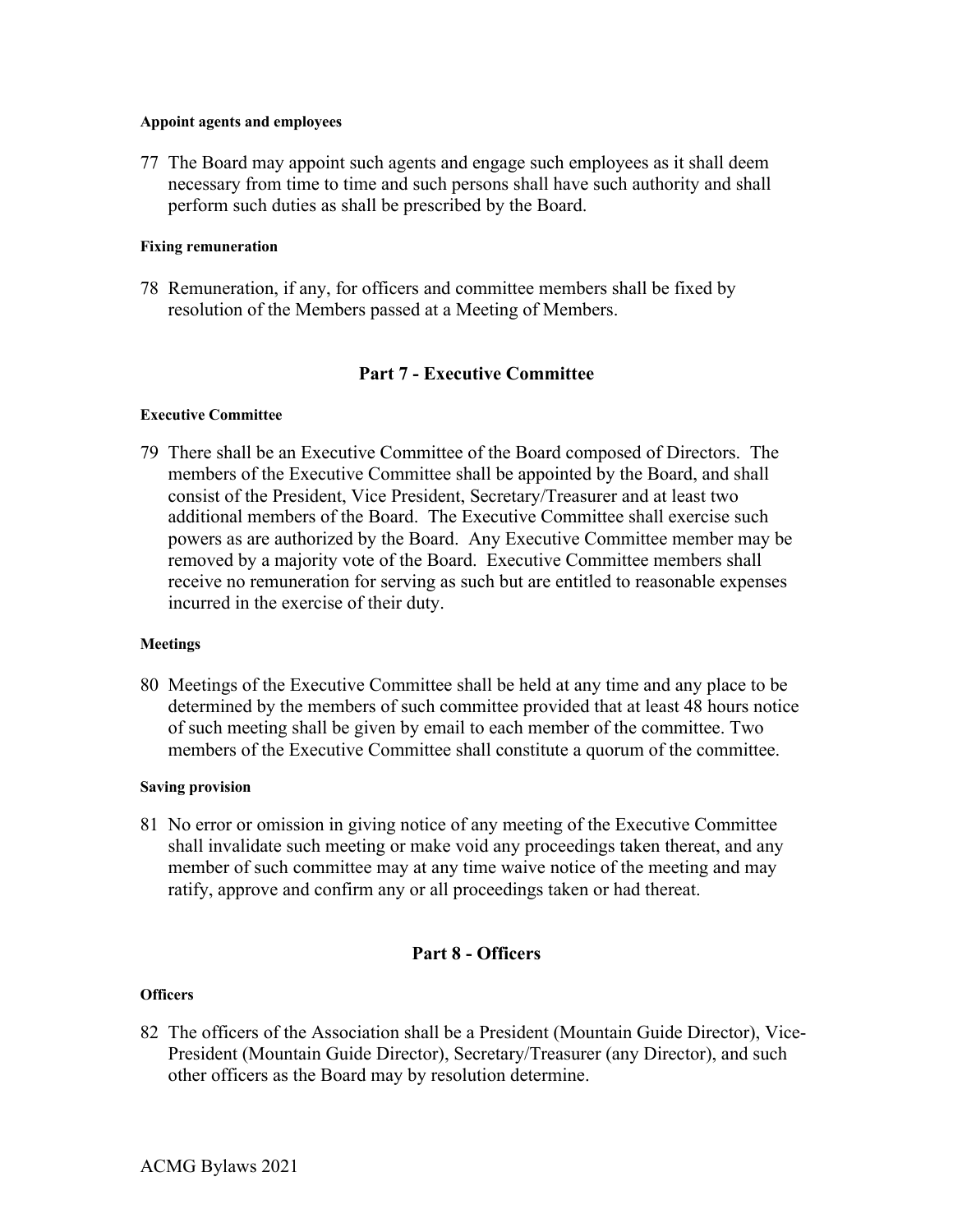# **Appointing officers**

83 The officers shall be appointed by resolution of the Board at the first meeting of the Board following a Meeting of Members, except for the President who, in accordance with the Bylaws, shall be elected by the Members. To be eligible for appointment as an officer a person must be a Canadian citizen or a permanent resident of Canada.

# **Term of office**

84 The officers of the Association shall hold office for two years from the date of appointment or election or until a successor is appointed or elected in their stead. Officers may be removed by resolution of the Board at any time.

# **President duties**

85 The President shall be the chief representative of the Association, shall preside at all meetings of the Association, shall be responsible for the operation of the Board and shall exercise such other powers as are conferred upon them by the Bylaws and the Board. The President shall have the general and active management of the affairs of the Association and shall see that all orders and resolutions of the Board are carried into effect.

# **Vice-President duties**

86 The Vice-President shall be vested with all the powers and shall perform all the duties of the President in the absence, inability, or refusal to act of the President and shall perform such other duties as may from time to time be prescribed by the Board.

# **Secretary/Treasurer duties**

87 The Secretary/Treasurer or designate shall be responsible for the preparation and custody of minutes of proceedings of the Association and of the Directors, and other books and records required to be maintained under the *Act*. The Secretary/Treasurer shall give or cause to be given, notices of all Meetings of Members and of the Board. The Secretary/Treasurer or designate shall be the custodian of the seal of the Association. The Secretary/Treasurer or designate shall certify all documents of the Association that require certification. In addition, they shall perform such other duties as may from time to time be prescribed by the Board.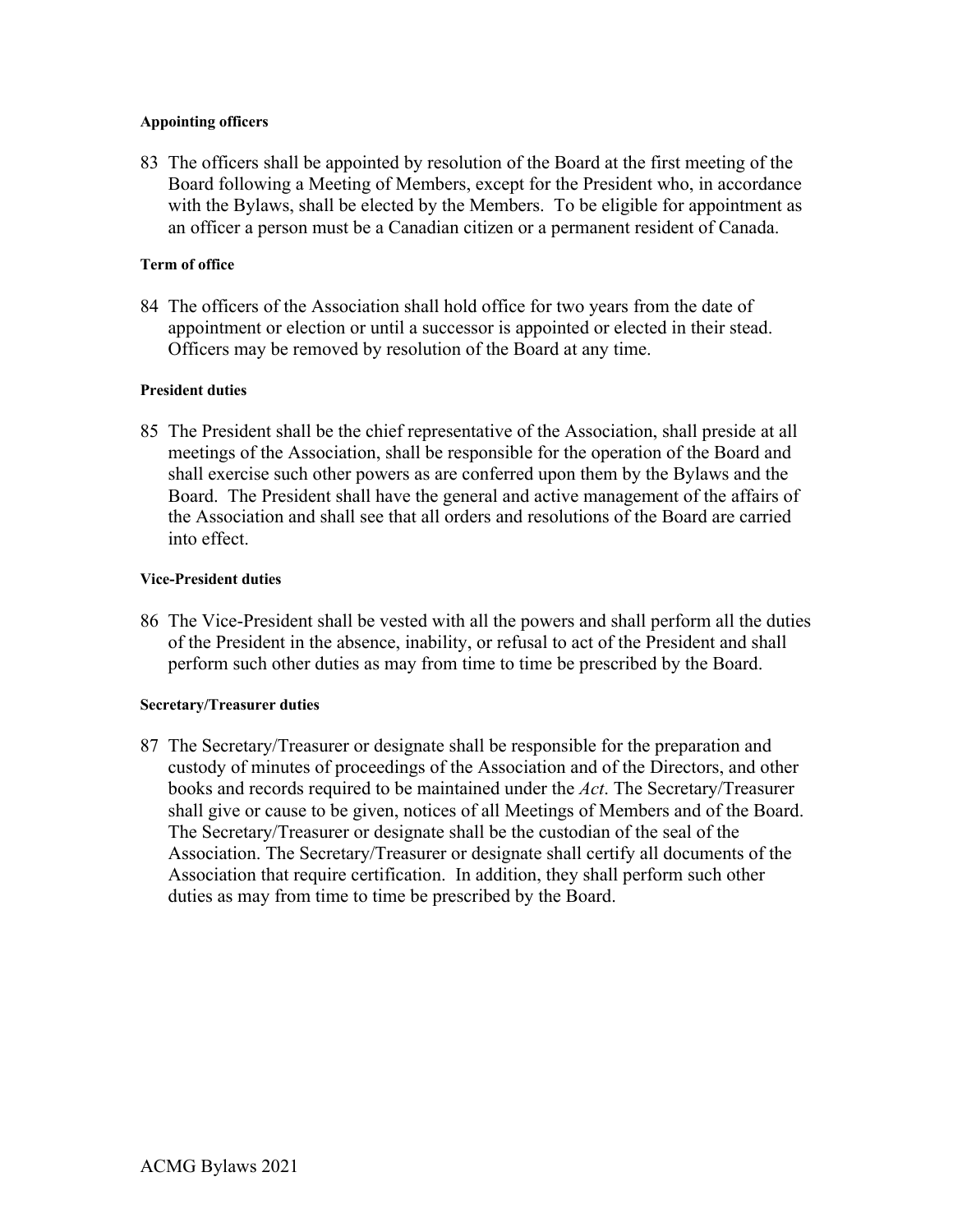# **Part 9 - Committees**

### **Committees**

88 The Board may from time to time appoint from their number, one or more committees of the Board whose members shall serve at the pleasure of the Board and delegate to any such committee any of the powers of the Board except those which pertain to items that under the *Act* may not be delegated to a committee of the Board.

# **Exercising powers**

89 The powers of a committee of the Board may be exercised by a meeting at which a quorum is present or by resolution in writing signed, or approved by email, by all members of such committee who would have been entitled to vote on that resolution at a meeting of the committee.

### **Advisory Committees**

90 The Board may from time to time appoint advisory committees to provide advice or recommendations to the Board, and may determine the terms of reference and composition of such committees.

#### **Quorum**

91 Unless otherwise provided by the Board, a committee of the Board or an advisory committee shall have the power to fix its quorum at not less than a majority of its members, elect its chair and regulate its procedures.

# **Part 10 - Protection of Directors, Officers and others**

#### **Indemnity**

- 92 Every Director and officer of the Association and their heirs, executors, administrators and assigns, respectively, shall, from time to time and at all times, be indemnified and saved harmless out of the funds of the Association, from and against,
	- (a) all costs, charges and expenses whatsoever that such Director or officer sustains or incurs in or about any action, suit or proceeding which is brought, commenced or prosecuted against him or her for or in respect of any act, deed, matter or thing whatsoever, made, done, or permitted by him or her in or about the execution of the duties of his or her office; and
	- (b) all other costs, charges and expenses that they sustain or incur in or about or in relation to the affairs thereof, except costs, charges and expenses as are occasioned by their willful neglect or default.